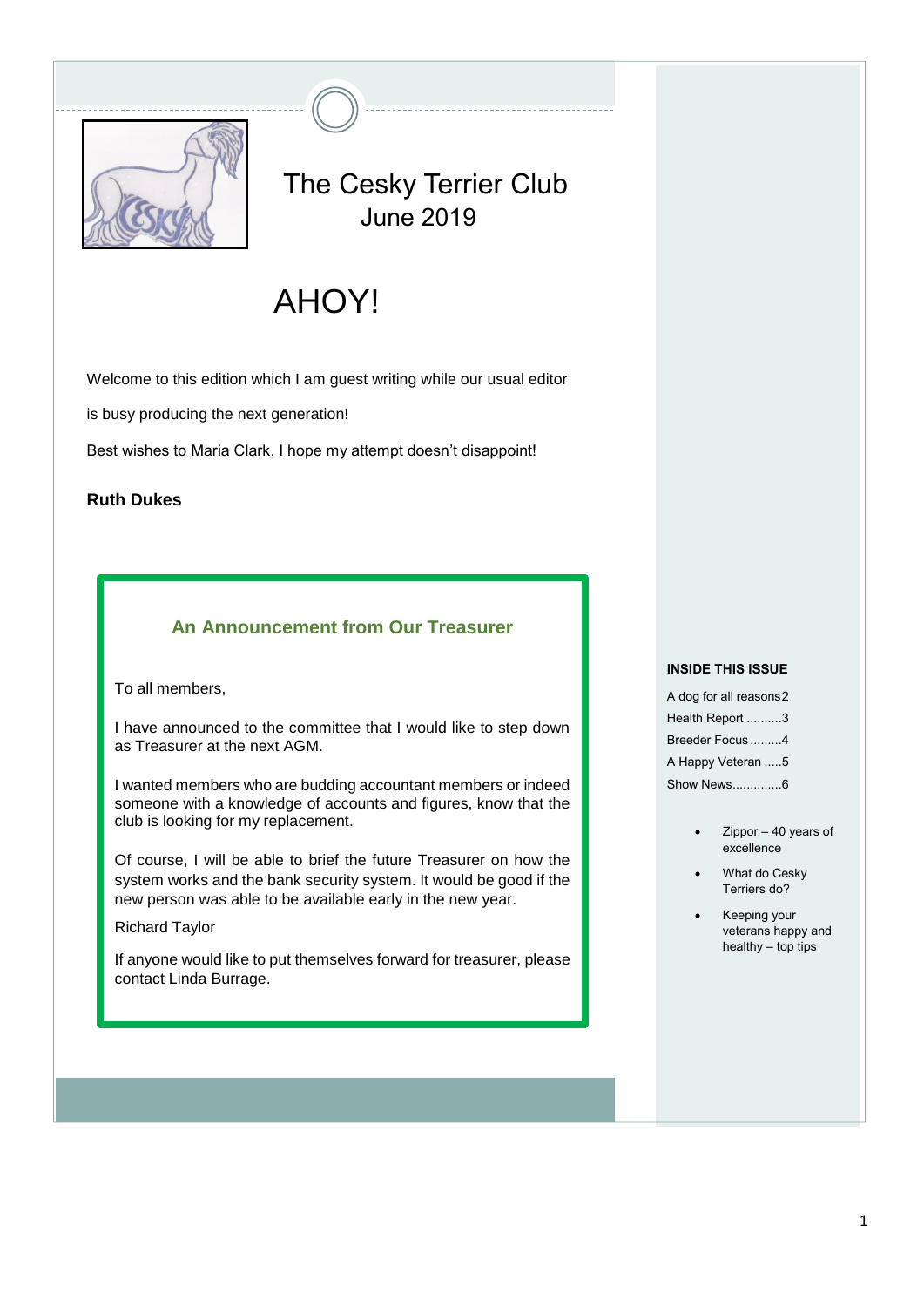# **A Dog for All Reasons!**

#### **I asked Cesky people who don't 'show,' what they do with their Cesky Terriers. I think you will agree; a Cesky can turn its paw to just about anything!**



**Paul Cashin** - We work ours in the beating line on shoots. Just as they were bred to do. She has a close cut so as not to get tangled. She loves it!

When she's not doing that, she's as happy to lie in front of the fire with her little mate. She's as hungry as a Lab!

**Ann Moring** - I do agility and Rally Obedience with my Cesky Terriers.



**Andrea Stubbings** - I do agility and obedience Jonesy is grade 6 KC agility and beginners KC obedience, just started training our new boy Smithy who is showing lots of potential.



# **Pets as Therapy**

#### **With Christine Marett:**

Flint (Gayteckels Bak in The Abbott) is my first home bred Cesky Terrier & is now 4 years old'

Flint loves to be with me & doing 'stuff'! Recently I decided to have him assessed as a Pets as Therapy dog with a view to joining the Read 2 Dogs scheme. I already have a Petit Basset Griffon Vendeen, Didi who has been a 'reading dog' for about 15 months. Didi goes into a primary school in the once a week to listen to two groups of children read. He sits on his blanket while the children sit on the floor with him & read to him. Didi even took part in a recent school fire drill & took it all in his stride. The staff & the children all love Didi to bits. One little girl even named her toy dog after Didi.



*'it boosts children's confidence to read to a dog as the dog is not judging them.'*

Flint will be going to a different primary school so that he does not confuse the children at Didi's school.

Flint had to meet with an approved Pets as Therapy assessor to be put through his paces to see if he came 'up to scratch'. Some of the things that are on the assessment are: Was the dog wearing a collar & static lead, did the owner have good control of the dog, did they demonstrate relaxed walking on the lead, how did the dog take a treat from the owners hand, did the dog happily accept attention, did it look healthy, how did the dog react to other dogs off the lead/on lead, children, unknown adults? The assessor was also looking at my relationship with Flint, did he sit quietly by my side, did he jump up, how did the dog act in an emergency situation? Pets as Therapy dogs need to be regularly vaccinated & cannot be on a raw fed diet

Owners need to complete a DBS (Disclosure Barring System) check to enable them to work as a PAT dog volunteer. As I am working in a school I have had to supply two references as well. Flint is really looking forward to starting his 'new job' & meeting his children. I believe that Flint may be the first 'reading' Cesky Terrier.

**Read 2 Dogs** is a relatively new section of Pets As Therapy. Other people look at me as if I am mad when I say I have a reading dog, but it has been proved that it boosts children's confidence to read to a dog as the dog is not judging them.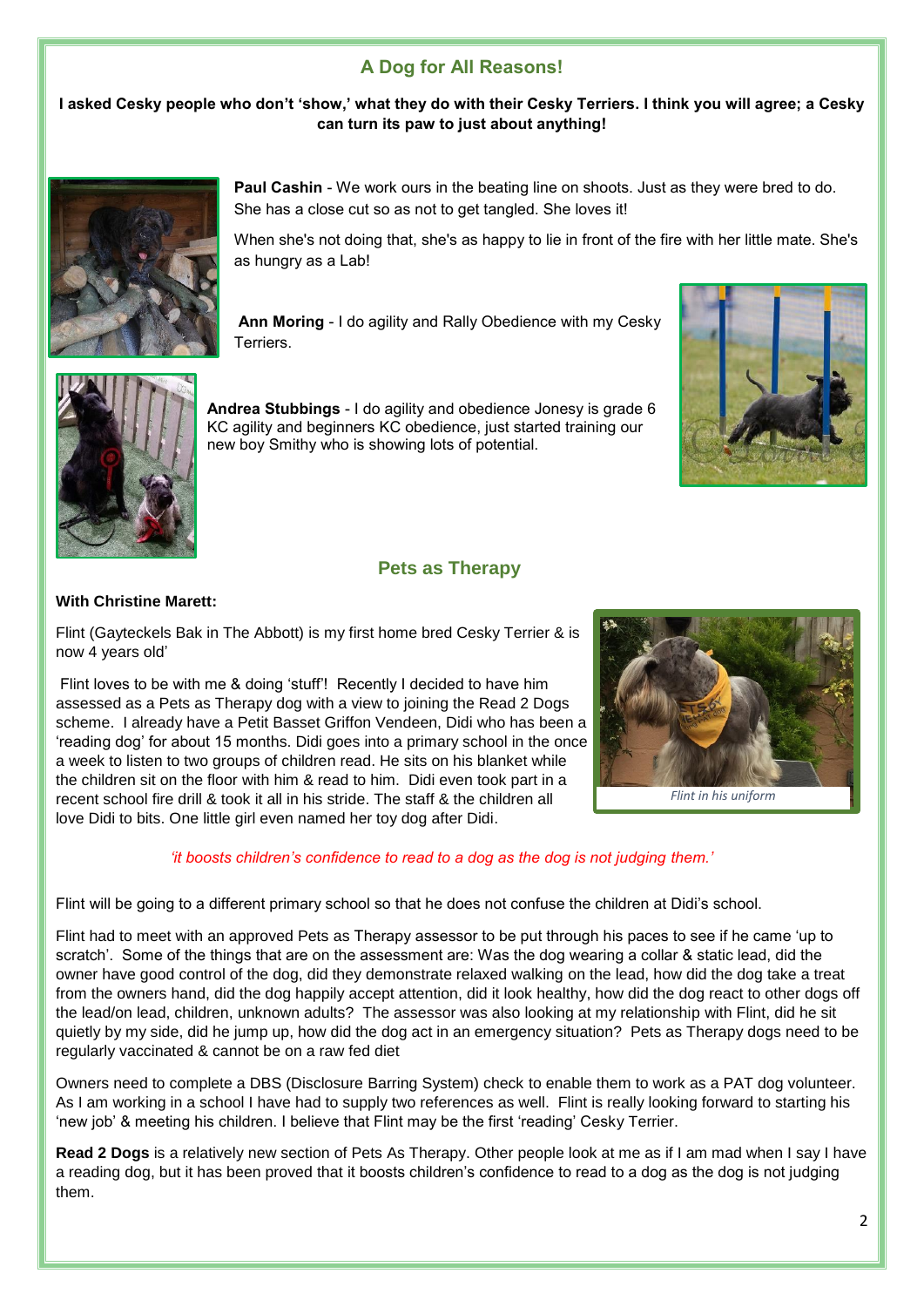# **The 21st Century Cesky** Did you know that there are Cesky Terriers out there on Instagram? Here are a few that you can follow. **Meg Rodgers and Sirius**  *www.instagram.com/sirius\_the\_cesky* **Melanie McTear and Bob**  *[www.instagram.com/bobthadawg/](http://www.instagram.com/bobthadawg/) Hanna Pearce - [www.instagram.com/theceskysisters](http://www.instagram.com/theceskysisters) What is a Cesky? 'Funny little comedians with hearts of gold' - Hanna Pearce*

## **HEALTH REPORT 2019**

**1.Health Survey -** Last year it was proposed to do a new health survey this year, a proposed survey is available and hopefully I can put it online with survey monkey too, suggestions welcome!

**2.Breed Health and Conservation Plan -** This is an initiative from the KC, we are not among the first breeds selected to do this however i am looking at this and have looked at one that had been completed and am starting to collate the info required.

**3.I attended the BHC symposium** last September the 19th, a very interesting day with talks on canine cancers by Dr Mike Starkey Head of Molecular Oncology Animal Health Trust and common skin problems in the dog by dermatology specialist Dr Rosario Cerundolo. If anyone wants to know more, please ask me.

**4. Number of puppies born -** There were only 19 registered in 2018 compared to 36 in 2017 average of 30 over the last 10 years, do we have a problem? Several bitches have missed and a few litters of single pups. we need to preserve the diversity we have.

**5.COI,** The figures for 2018 aren't available from the KC yet.

**6.Annual Health Report** to the KC for 2018 has been completed online and received by the KC.

**7.Breed Watch figures -** Only 8 judges reports were received by the Kennel Club. The cases of incorrect dentition reported have sadly risen from 3.9% in 2017 to 5.1% in 2018.

#### **Breed Health Coordinator – Wendy Tobijanski**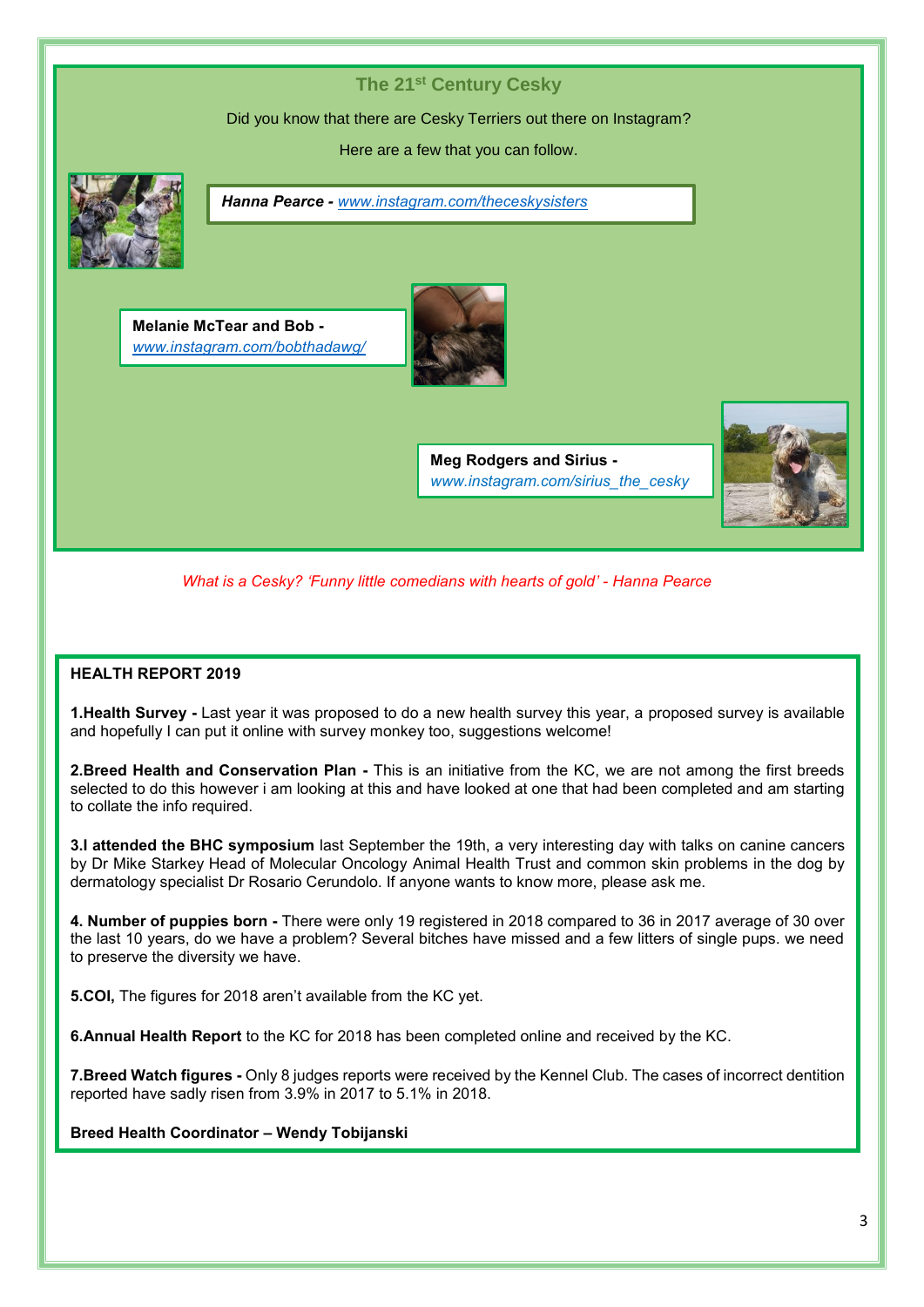## **Breeder Focus - ZIPPOR**

#### **40 years of excellence**

#### **With Wendy Tobijanski**

The Zippor affix was granted in 1979, to my mum, Brenda Jones, but we had already been showing a while by then. First were Cocker Spaniels followed by American Cocker Spaniels, which were my passion! Although only young, I did



all the handling and a lot of the grooming as Brenda wasn't fond of handling them. by the age of 14 I used to go to championship shows on a coach, on my own, with 2 or 3 American Cockers in tow! In the mid-1980s Brenda embarked on a new venture with Glen of Imaals helped by Liz and Harrold Gay. Brenda was very successful with Glens, her 'one in a million' boy was Bwyan (Diademill Bwyan Bergsson) owned in partnership with Liz Gay, he won countless BOBs and was always handled by Brenda, sadly Challenge Certificates (CC) in the breed came too late for her.

As she got older, Brenda decided to downsize and, in 1992, along came the Sealyham Terrier Polrose Prohibition at Zippor, winner of CCs and Reserve CCs, other Sealyhams quickly followed. Brenda loved the grooming and the dogs were always immaculately presented. Brenda made up many champions and bred champions for others too. Her special Sealyham boy was CH Pindaric Welsh Dragon, and he certainly was a dragon, but he would do anything

for her, what a great partnership they had!

The Cesky Terriers made an appearance when the first litter in the UK was born at Jane Withers, quarantine kennels, they were owned by Liz and Harrold Gay. Brenda had Malsville Angel. This was my first meeting with the Ceskys and I

#### *" if you can make her look like that, she's yours!"*

fell in love! Angel was mum to Z. Lenska, Brenda then imported Abba Melina Bohemica , Abba was the cover photo on the pedigree chum calendar 1996 and the photo was used on stamps issued by the Republic of Tartarstan in 1999.Brenda she didn't enjoy showing Abba but recognised how good she was, so Abba was gifted to Sheila Atter,

There were other Ceskys including Ruomyes Rubin and Kennelbourne Raymonde. Veltrusy Blyskava at Zippor went on to be mated to Oneva Demon Malsville and produced Z.Acacia at Janski (Jenny Cesky) and Z. New Year Resolutions for Janski (Lucy) who in turn produced CH Janski Celtic Ceska. Both Jenny Cesky and Lucy came to live with me to be socialized. Initially Brenda showed Jenny and I had Lucy, but Jenny just wouldn't show well for her, so I agreed to take her on. In her first show with me she won BOB, BP and G4, Jenny was given to me that day with words "if you can make her look like that she's yours!" Jenny's next show was Crufts 2005 where she was BOS and BP. Brenda loved the Ceskys but she didn't like their temperament in the show ring, so she gave me the very best of them and she continued with other dogs.





Sadly, in 2009, Brenda passed away after a very short illness, lung cancer caused by chalk dust in her lungs. With around 40 dogs here a lot of very difficult decisions were made and we let the Norfolk's and Norwich go. We kept all the oldies as well as most of the Sealyhams with my daughter Jen taking them on. I gave her the Zippor affix as Janski Ceskys were already well established. We have continued to breed and make up champion Sealyhams and we now have CC winning Zippor Glen of Imaals too. My daughter Meg joined the Zippor team coming to shows with me when Jen went off to university and regularly shows the dogs with us now.

The original Zippor Ceskys continue to thrive, though carrying the Janski affix, with champions in these too, including the first ever Cesky Champion CH Janski Celtic Ceska.

We now have a 4th generation of Zippor handlers in my little granddaughter who loves the dogs and is a great little handler, already winning junior handling classes!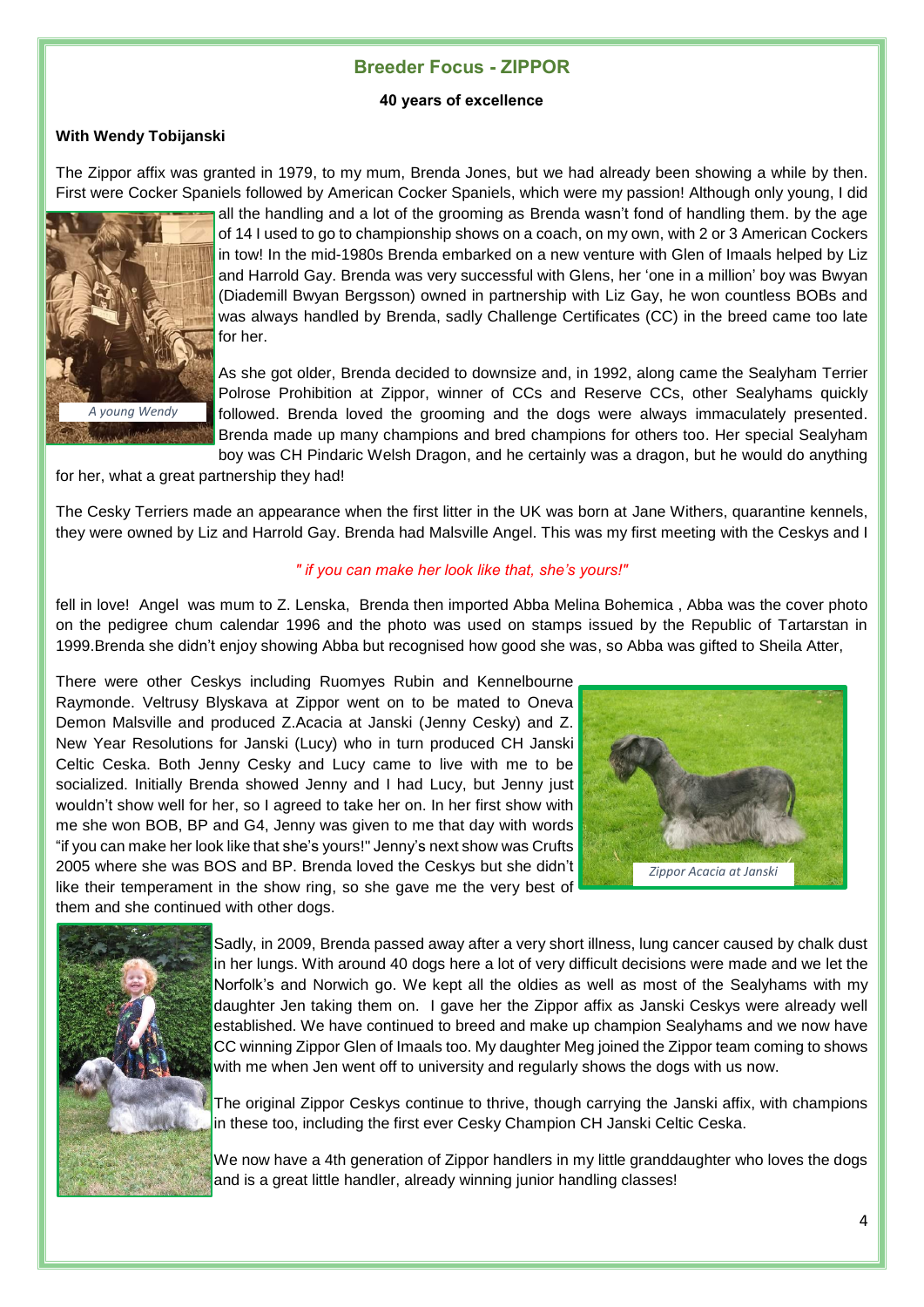# **How Do You Keep Your Veteran Feeling Good?**

I do believe to a certain extent that the age a dog lives to must be down to a certain amount of luck. I have had three Ceskys live to 15 years old.

My current veteran, Jsy Ch Lastarean Grace And Favour for Gayteckels, Pd'H is coming up for 9 years old. She is kept alert by all the comings & goings in our house & is very much part of the pack of six dogs. She has had two litters, the first with two pups (sadly one died after 24hrs) & a litter of five. She can be a lazy little madam who had a huge shock when I retired as it meant more walks! I watch all my dog's weights & adjust the food accordingly, as an ex veterinary nurse I know how important it is to keep dogs fit. Foodwise I am quite old fashioned in my feeding, when I was a child my dad's guide dog was fed on scraps from the butcher until the invention of tinned dog food. I feed twice a day & the dogs eat tinned chappie with mixer biscuits. Chappie is cheap & cheerful & is tolerated very well by dogs with sensitive stomachs. I always feel 'if it ain't broke, don't fix it', Chappie was good enough for dad's guide dogs then it is good enough for my gang.

It is important throughout a dog's life to pay attention to the maintenance of their teeth which in turn keeps the teeth & gums healthy as well as their digestive system. Our dogs have their teeth cleaned every time they have a bath but we also use natural treats to clean them- they go mad for pizzles & raw carrot! They do love canine enrichment & regularly have a Kong stuffed full of frozen goodies, which apart from being good for their teeth stimulates the brain. Obviously regular bathing, grooming & clipping all add to the dogs feeling of well being. Grace always shoots off after being done & has a 'mad' 5 minutes. Mick always refers to it as she is now rearranging herself! You can tell she feels good about herself. If you are handling your dog regularly it is also easy to check for lumps, bumps & to nip possible problems in the bud! I do use a couple of supplements from Dorwest as well to help older joints, currently Grace is having Glucosamine & Chondroitin along with turmeric tablets.

In Jersey we are lucky enough to have a business dedicated to swim fitness for dogs & recently Grace has enjoyed a block of sessions with them. Jo her 'swimming instructor' is also a chiropractor & has been giving Grace some treatment as she found some knots in her spine possibly from carrying her last litter 3 years ago. Grace has become more supple since she started swimming & is more playful with the rest of the pack. Keeping to a regular routine which includes exercise will help your veteran stay active.

Joint supplements are also a good idea after the age of 8 years or before if you have had mobility problems.



*When asked what a Cesky can't destroy, I usually respond with...Bowling balls!' - Lucinda Drew*

# **Cesky Snacks!**

#### **What do People Treat their Cesky with?**

Lucinda - blueberries & strawberry tops in the morning for ours. At night, they love just about any fresh vegetables we are chopping. Sweet potato skins can cause an all out war in our kitchen!

Sheila - My girls love all vegetables, especially sweet potato - the boys treat anything that is green, or orange, or blue or, well anything vegetable or fruit, with great suspicion unless it's very well mixed in with their meat!

Ann - My ceskies love any treats, but for training they always get a special treat; meatballs

Amanda - I use homemade pilchard or salmon cake or liver cake as treats.